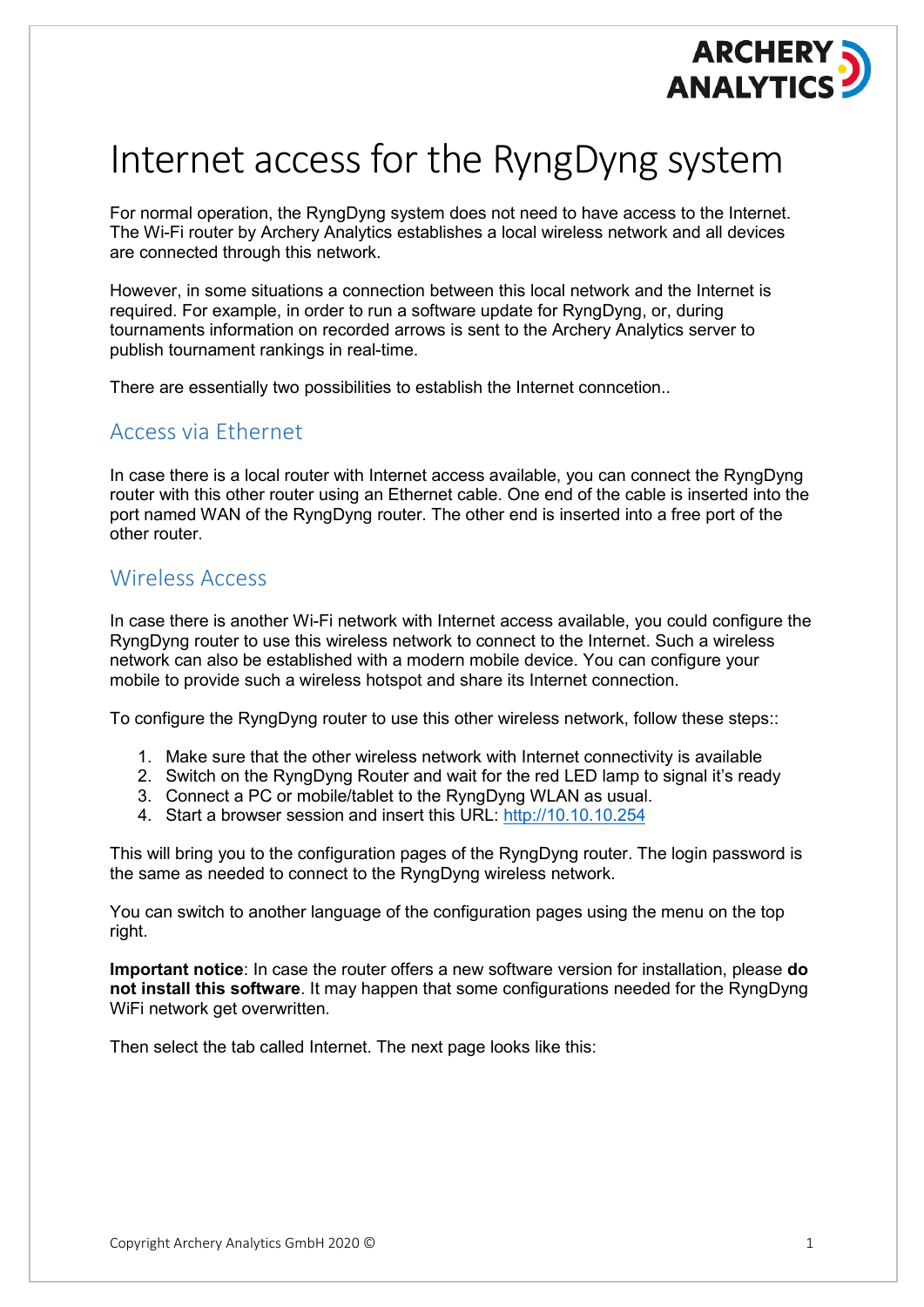

| <b>GL.</b> Met ADMIN PANEL                                                                                 |                                                                   |                                                                        | Reboot<br>Logout<br>English                                                        |  |  |  |  |  |  |
|------------------------------------------------------------------------------------------------------------|-------------------------------------------------------------------|------------------------------------------------------------------------|------------------------------------------------------------------------------------|--|--|--|--|--|--|
| <b>INTERNET</b><br>۵                                                                                       | Cable <sup>1</sup>                                                |                                                                        |                                                                                    |  |  |  |  |  |  |
| <b>WIRELESS</b><br>$\widehat{\phantom{a}}$                                                                 |                                                                   | 金                                                                      | (1) WLAN Clients                                                                   |  |  |  |  |  |  |
| <b>1</b> CLIENTS                                                                                           | Repeater                                                          | <b>VPN</b>                                                             |                                                                                    |  |  |  |  |  |  |
| O UPGRADE                                                                                                  | $\Box$<br>Tethering                                               | 燮                                                                      | (0) LAN Clients                                                                    |  |  |  |  |  |  |
| ₹<br><b>FIREWALL</b>                                                                                       | ö<br>3G/4G Modem                                                  | RyngDyng<br>GL-AR300M-695-Guest                                        |                                                                                    |  |  |  |  |  |  |
| $VPN -$<br>♥.                                                                                              |                                                                   |                                                                        |                                                                                    |  |  |  |  |  |  |
| $\blacksquare$ APPLICATIONS $\blacktriangleright$                                                          | · Cable                                                           |                                                                        |                                                                                    |  |  |  |  |  |  |
| MORE SETTINGS $\overline{\phantom{a}}$<br>∗<br>No cable detected in WAN. Please plug in an Internet cable. |                                                                   |                                                                        |                                                                                    |  |  |  |  |  |  |
|                                                                                                            | Use as LAN                                                        |                                                                        |                                                                                    |  |  |  |  |  |  |
|                                                                                                            | • Repeater                                                        | ● 3G/4G Modem                                                          | • Tethering                                                                        |  |  |  |  |  |  |
|                                                                                                            | Repeater (STA) is<br>disabled/not configured.<br>Set up now. Scan | No Modem device found.<br>3G/4G<br>Plug in your USB<br>modem to start. | No Tethering device<br>found. Plug in your<br>smartphone or USB<br>modem to start. |  |  |  |  |  |  |
|                                                                                                            | Repeater Options<br><b>Saved Networks</b>                         |                                                                        |                                                                                    |  |  |  |  |  |  |
|                                                                                                            |                                                                   |                                                                        | Copyright @ 2019 GL.iNet. All Rights Reserved.                                     |  |  |  |  |  |  |

The card called 'Repeater' has got a text *set up now: Scan*. Klick Scan.

The router will now scan for all available wireless network in the environment. From the list of found networks, select the one you want to use and enter the corresponding password. If you activate the switch 'Remember', the access credentials will be stored and the RyngDyng router will automatically connect to this network when available.

|                     | <b>GL</b> ·INet ADMIN PANEL                       |                      |           |                | Reboot Logout                                  | English $\sim$ |
|---------------------|---------------------------------------------------|----------------------|-----------|----------------|------------------------------------------------|----------------|
| ۵                   | <b>INTERNET</b>                                   | INTERNET / Wi-Fi     |           |                |                                                |                |
| $\hat{\mathcal{P}}$ | <b>WIRELESS</b>                                   | • Kreit4_Gast        |           |                |                                                | Scan           |
| Æ                   | <b>CLIENTS</b>                                    |                      |           |                |                                                |                |
| $\bullet$           | <b>UPGRADE</b>                                    | <b>SSID</b>          | Kreit4_24 | $\checkmark$   |                                                |                |
| ℯ                   | <b>FIREWALL</b>                                   | Password<br>Remember |           | D<br>$\bullet$ |                                                |                |
|                     | $VPN -$                                           |                      | Join      |                |                                                |                |
|                     | $\blacksquare$ APPLICATIONS $\blacktriangleright$ |                      |           |                |                                                |                |
| ₩                   | MORE SETTINGS $\star$                             |                      |           |                | Convright @ 2019 GL iNet, All Rights Reserved. |                |

Press the button 'Join'. The RyngDyng router will connect to the other wireless network and thus get the Internet connectivity.

During connection it may happen that the router temporarily deactivates the RyngDyng Wi-Fi network and your device lost this connection. In that case, just reconnect to the RyngDyng network.